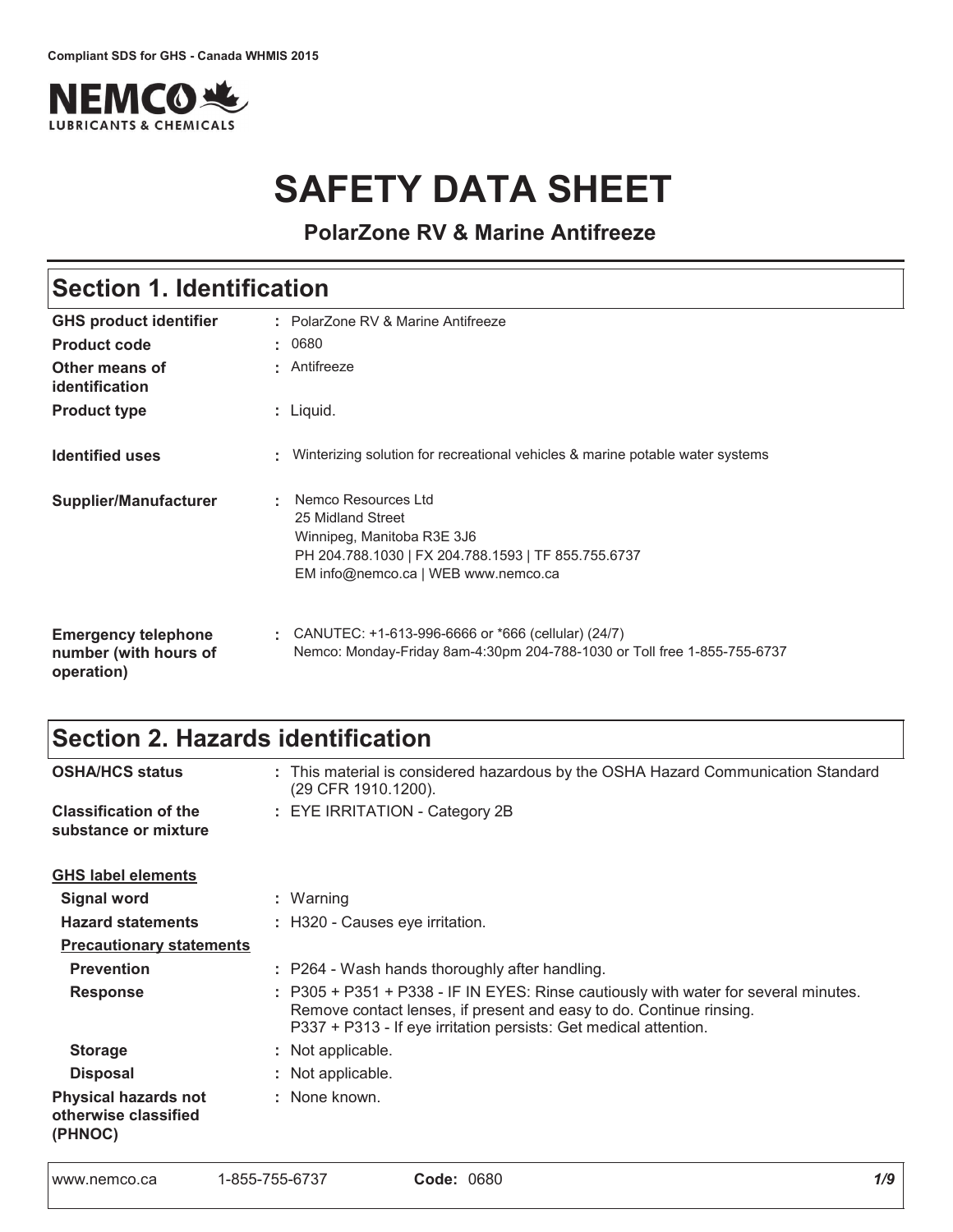

# **Section 2. Hazards identification**

| <b>Health hazards not</b> |  |
|---------------------------|--|
| otherwise classified      |  |
| (HHNOC)                   |  |

: None known.

# Section 3. Composition/information on ingredients

| Substance/mixture | : Mixture    |
|-------------------|--------------|
| Other means of    | • Antifreeze |
| identification    |              |

#### **CAS number/other identifiers**

| <b>CAS number</b>   | : Not applicable. |
|---------------------|-------------------|
| <b>Product code</b> | . 0680            |

| Ingredient name  | $\frac{9}{6}$ | <b>CAS number</b> |  |  |
|------------------|---------------|-------------------|--|--|
| Propane-1,2-diol | >39           | 57-55-6           |  |  |

Any concentration shown as a range is to protect confidentiality or is due to batch variation.

There are no additional ingredients present which, within the current knowledge of the supplier and in the concentrations applicable, are classified as hazardous to health or the environment and hence require reporting in this section.

Occupational exposure limits, if available, are listed in Section 8.

### **Section 4. First aid measures**

### **Description of necessary first aid measures**

| Eye contact         | : Immediately flush eyes with plenty of water, occasionally lifting the upper and lower<br>eyelids. Check for and remove any contact lenses. Continue to rinse for at least 20<br>minutes. If irritation persists, get medical attention.                                                                                                                                                              |
|---------------------|--------------------------------------------------------------------------------------------------------------------------------------------------------------------------------------------------------------------------------------------------------------------------------------------------------------------------------------------------------------------------------------------------------|
| <b>Inhalation</b>   | : Remove victim to fresh air and keep at rest in a position comfortable for breathing. If<br>not breathing, if breathing is irregular or if respiratory arrest occurs, provide artificial<br>respiration or oxygen by trained personnel. It may be dangerous to the person providing<br>aid to give mouth-to-mouth resuscitation. Maintain an open airway. Get medical<br>attention if symptoms occur. |
| <b>Skin contact</b> | : Flush contaminated skin with plenty of water. Get medical attention if symptoms occur.<br>Wash clothing before reuse. Clean shoes thoroughly before reuse.                                                                                                                                                                                                                                           |
| Ingestion           | : If material has been swallowed, do not induce vomiting. Get medical attention<br>immediately.                                                                                                                                                                                                                                                                                                        |

#### Most important symptoms/effects, acute and delayed

| <b>Potential acute health effects</b> |                                                                                            |  |  |  |  |  |  |
|---------------------------------------|--------------------------------------------------------------------------------------------|--|--|--|--|--|--|
| Eye contact                           | : Causes eye irritation.                                                                   |  |  |  |  |  |  |
| <b>Inhalation</b>                     | : No known significant effects or critical hazards.                                        |  |  |  |  |  |  |
| <b>Skin contact</b>                   | : No known significant effects or critical hazards.                                        |  |  |  |  |  |  |
| Ingestion                             | : No known significant effects or critical hazards.                                        |  |  |  |  |  |  |
| <u>Over-exposure signs/symptoms</u>   |                                                                                            |  |  |  |  |  |  |
| Eye contact                           | : Adverse symptoms may include the following:<br>pain or irritation<br>watering<br>redness |  |  |  |  |  |  |
| <b>Inhalation</b>                     | : No known significant effects or critical hazards.                                        |  |  |  |  |  |  |
| <b>Skin contact</b>                   | : No known significant effects or critical hazards.                                        |  |  |  |  |  |  |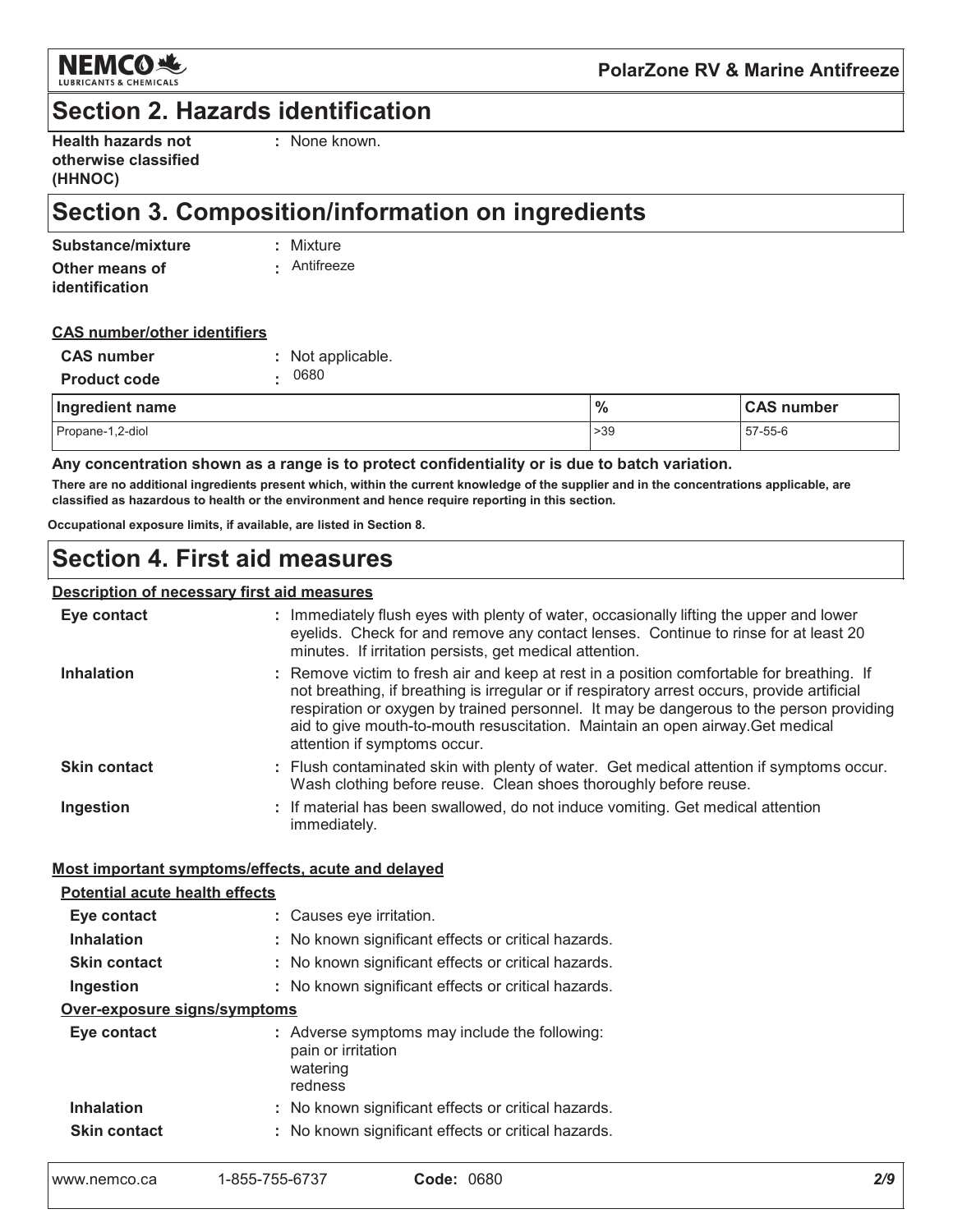

### **Section 4. First aid measures**

Ingestion

: No known significant effects or critical hazards.

#### Indication of immediate medical attention and special treatment needed, if necessary

| Notes to physician                | : Treat symptomatically. Contact poison treatment specialist immediately if large<br>quantities have been ingested or inhaled. |
|-----------------------------------|--------------------------------------------------------------------------------------------------------------------------------|
| <b>Specific treatments</b>        | : No specific treatment.                                                                                                       |
| <b>Protection of first-aiders</b> | : No special protection is required.                                                                                           |

See toxicological information (Section 11)

### **Section 5. Fire-fighting measures**

| <b>Extinguishing media</b>                               |                                                                                                                                                                          |
|----------------------------------------------------------|--------------------------------------------------------------------------------------------------------------------------------------------------------------------------|
| <b>Suitable extinguishing</b><br>media                   | : Use an extinguishing agent suitable for the surrounding fire.                                                                                                          |
| Unsuitable extinguishing<br>media                        | : None known.                                                                                                                                                            |
| <b>Specific hazards arising</b><br>from the chemical     | : No specific fire or explosion hazard.                                                                                                                                  |
| <b>Hazardous thermal</b><br>decomposition products       | : Decomposition products may include the following materials:<br>carbon dioxide<br>carbon monoxide                                                                       |
| <b>Special protective actions</b><br>for fire-fighters   | : No special measures are required.                                                                                                                                      |
| <b>Special protective</b><br>equipment for fire-fighters | : Fire-fighters should wear appropriate protective equipment and self-contained breathing<br>apparatus (SCBA) with a full face-piece operated in positive pressure mode. |

### **Section 6. Accidental release measures**

Personal precautions, protective equipment and emergency procedures

| For non-emergency<br>personnel                        | : Avoid breathing vapor or mist. Provide adequate ventilation. Wear appropriate<br>respirator when ventilation is inadequate. Put on appropriate personal protective<br>equipment.                                                                                                                                                                                                                                                                                                                                                                                                                                         |  |  |  |  |  |
|-------------------------------------------------------|----------------------------------------------------------------------------------------------------------------------------------------------------------------------------------------------------------------------------------------------------------------------------------------------------------------------------------------------------------------------------------------------------------------------------------------------------------------------------------------------------------------------------------------------------------------------------------------------------------------------------|--|--|--|--|--|
|                                                       | For emergency responders : If specialized clothing is required to deal with the spillage, take note of any information in<br>Section 8 on suitable and unsuitable materials. See also the information in "For non-<br>emergency personnel".                                                                                                                                                                                                                                                                                                                                                                                |  |  |  |  |  |
| <b>Environmental precautions</b>                      | : Avoid dispersal of spilled material and runoff and contact with soil, waterways, drains<br>and sewers. Inform the relevant authorities if the product has caused environmental<br>pollution (sewers, waterways, soil or air).                                                                                                                                                                                                                                                                                                                                                                                            |  |  |  |  |  |
| Methods and materials for containment and cleaning up |                                                                                                                                                                                                                                                                                                                                                                                                                                                                                                                                                                                                                            |  |  |  |  |  |
| <b>Spill</b>                                          | : Stop leak if without risk. Move containers from spill area. Approach release from<br>upwind. Prevent entry into sewers, water courses, basements or confined areas. Wash<br>spillages into an effluent treatment plant or proceed as follows. Contain and collect<br>spillage with non-combustible, absorbent material e.g. sand, earth, vermiculite or<br>diatomaceous earth and place in container for disposal according to local regulations<br>(see Section 13). Dispose of via a licensed waste disposal contractor. Contaminated<br>absorbent material may pose the same hazard as the spilled product. Note: see |  |  |  |  |  |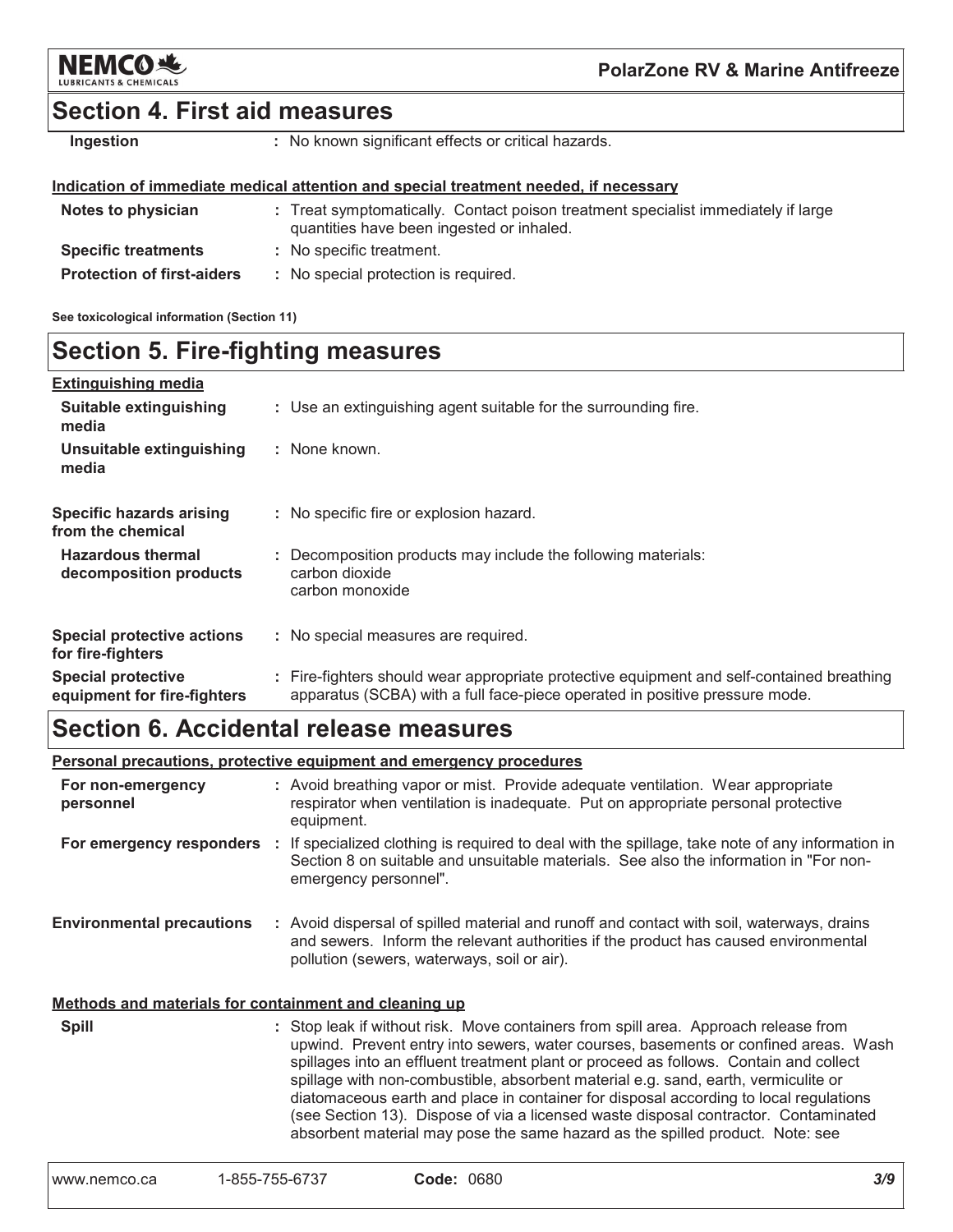

### **PolarZone RV & Marine Antifreeze**

### **Section 6. Accidental release measures**

Section 1 for emergency contact information and Section 13 for waste disposal.

# **Section 7. Handling and storage**

### **Precautions for safe handling**

| <b>Protective measures</b>                                         | : Put on appropriate personal protective equipment (see Section 8). Do not ingest. Avoid<br>contact with eyes, skin and clothing. Avoid breathing vapor or mist. Keep in the original<br>container or an approved alternative made from a compatible material, kept tightly<br>closed when not in use. Empty containers retain product residue and can be hazardous.<br>Do not reuse container.                                                                                                              |
|--------------------------------------------------------------------|--------------------------------------------------------------------------------------------------------------------------------------------------------------------------------------------------------------------------------------------------------------------------------------------------------------------------------------------------------------------------------------------------------------------------------------------------------------------------------------------------------------|
| Advice on general<br>occupational hygiene                          | : Eating, drinking and smoking should be prohibited in areas where this material is<br>handled, stored and processed. Workers should wash hands and face before eating,<br>drinking and smoking. See also Section 8 for additional information on hygiene<br>measures.                                                                                                                                                                                                                                       |
| Conditions for safe storage,<br>including any<br>incompatibilities | : Store in accordance with local regulations. Store in original container protected from<br>direct sunlight in a dry, cool and well-ventilated area, away from incompatible materials<br>(see Section 10) and food and drink. Keep container tightly closed and sealed until<br>ready for use. Containers that have been opened must be carefully resealed and kept<br>upright to prevent leakage. Do not store in unlabeled containers. Use appropriate<br>containment to avoid environmental contamination |

# Section 8. Exposure controls/personal protection

#### **Control parameters**

| <b>Occupational exposure limits</b> |                                      | TWA (8 hours)                  |                         | $\vert$ STEL (15 mins) |     |                   | Ceiling |  |                  |              |                  |
|-------------------------------------|--------------------------------------|--------------------------------|-------------------------|------------------------|-----|-------------------|---------|--|------------------|--------------|------------------|
| Ingredient                          | List name                            |                                | mg/m <sup>3</sup> Other |                        | ppm | mq/m <sup>3</sup> | ∣ Other |  | $ppm \mid mg/m3$ | <b>Other</b> | <b>Notations</b> |
| Propane-1,2-diol                    | ON 7/2015<br><b>IUS AIHA 10/2011</b> | 50<br>$\overline{\phantom{a}}$ | 10<br>155<br>10         |                        |     |                   |         |  |                  |              | Įa,<br>[b]       |

Form: [a]Aerosol only. [b]Vapor and aerosol

| Appropriate engineering<br>controls       | : Good general ventilation should be sufficient to control worker exposure to airborne<br>contaminants.                                                                                                                                                                                                                                               |
|-------------------------------------------|-------------------------------------------------------------------------------------------------------------------------------------------------------------------------------------------------------------------------------------------------------------------------------------------------------------------------------------------------------|
| <b>Environmental exposure</b><br>controls | : Emissions from ventilation or work process equipment should be checked to ensure<br>they comply with the requirements of environmental protection legislation.                                                                                                                                                                                      |
| <b>Individual protection measures</b>     |                                                                                                                                                                                                                                                                                                                                                       |
| <b>Hygiene measures</b>                   | : Wash hands, forearms and face thoroughly after handling chemical products, before<br>eating, smoking and using the lavatory and at the end of the working period. Ensure<br>that eyewash stations and safety showers are close to the workstation location.                                                                                         |
| <b>Eye/face protection</b>                | : Safety eyewear complying with an approved standard should be used when a risk<br>assessment indicates this is necessary to avoid exposure to liquid splashes, mists,<br>gases or dusts. If contact is possible, the following protection should be worn, unless<br>the assessment indicates a higher degree of protection: chemical splash goggles. |
| <b>Skin protection</b>                    |                                                                                                                                                                                                                                                                                                                                                       |
| <b>Hand protection</b>                    | : Chemical-resistant, impervious gloves complying with an approved standard should be<br>worn at all times when handling chemical products if a risk assessment indicates this is<br>necessary.                                                                                                                                                       |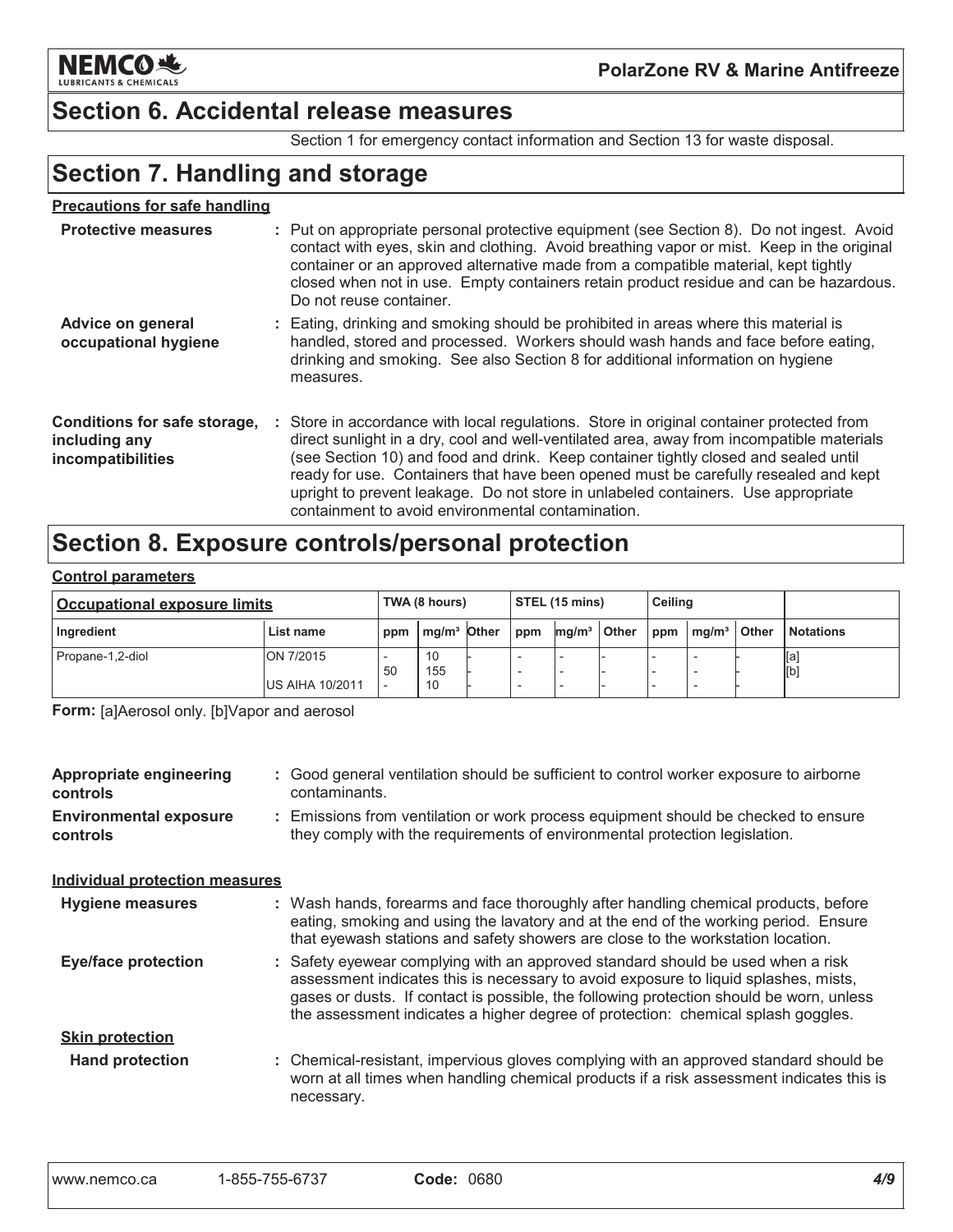

### Section 8. Exposure controls/personal protection

| <b>Body protection</b>        | : Personal protective equipment for the body should be selected based on the task being<br>performed and the risks involved and should be approved by a specialist before<br>handling this product.                                                                                 |
|-------------------------------|-------------------------------------------------------------------------------------------------------------------------------------------------------------------------------------------------------------------------------------------------------------------------------------|
| Other skin protection         | : Appropriate footwear and any additional skin protection measures should be selected<br>based on the task being performed and the risks involved and should be approved by a<br>specialist before handling this product.                                                           |
| <b>Respiratory protection</b> | : Based on the hazard and potential for exposure, select a respirator that meets the<br>appropriate standard or certification. Respirators must be used according to a<br>respiratory protection program to ensure proper fitting, training, and other important<br>aspects of use. |

# Section 9. Physical and chemical properties

| Appearance                                        |                      |
|---------------------------------------------------|----------------------|
| <b>Physical state</b>                             | : Liquid.            |
| Color                                             | $:$ Pink.            |
| Odor                                              | : Mild.              |
| <b>Odor threshold</b>                             | : Not available.     |
| pH                                                | $\therefore$ 9 to 11 |
| <b>Freezing point</b>                             | $: -22^{\circ}$ C    |
| <b>Boiling point</b>                              | : Not available.     |
| <b>Flash point</b>                                | : Not available.     |
| <b>Evaporation rate</b>                           | : Not available.     |
| <b>Flammability (solid, gas)</b>                  | : Not available.     |
| Lower and upper explosive<br>(flammable) limits   | : Not available.     |
| Vapor pressure                                    | : Not available.     |
| Vapor density                                     | : Not available.     |
| <b>Relative density</b>                           | : 1.034              |
| Solubility in water                               | : Soluble in water.  |
| <b>Partition coefficient: n-</b><br>octanol/water | : Not available.     |
| <b>Auto-ignition temperature</b>                  | $:$ Not available.   |
| <b>Decomposition temperature</b>                  | : Not available.     |
| <b>Viscosity</b>                                  | Not available.       |

# Section 10. Stability and reactivity

| <b>Reactivity</b>                            | : No specific test data related to reactivity available for this product or its ingredients. |
|----------------------------------------------|----------------------------------------------------------------------------------------------|
| <b>Chemical stability</b>                    | : The product is stable.                                                                     |
| <b>Possibility of hazardous</b><br>reactions | : Under normal conditions of storage and use, hazardous reactions will not occur.            |
| <b>Conditions to avoid</b>                   | : No specific data.                                                                          |
| Incompatible materials                       | : Reactive or incompatible with the following materials: oxidizing materials.                |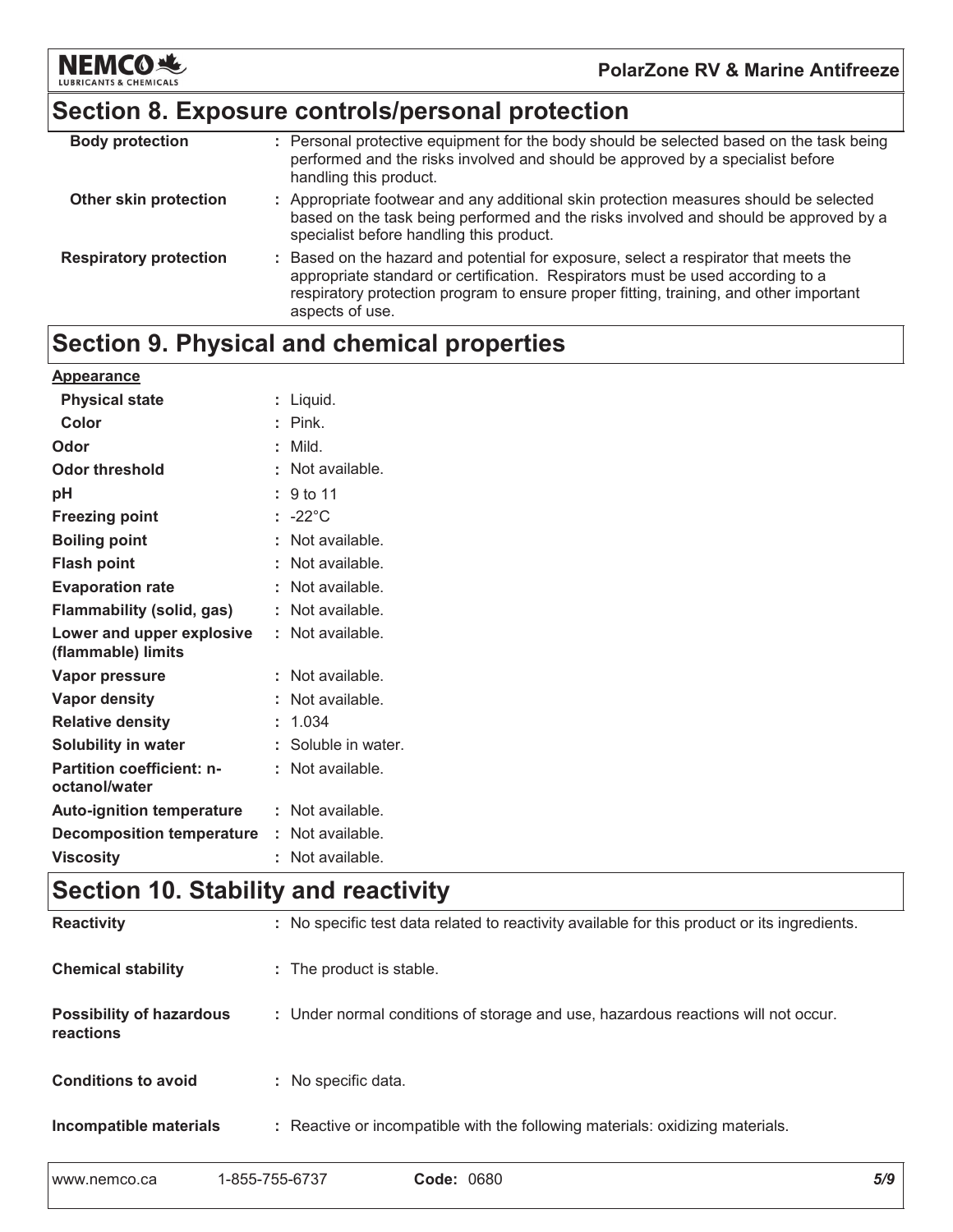

# **Section 10. Stability and reactivity**

**Hazardous decomposition** : Under normal conditions of storage and use, hazardous decomposition products should products not be produced.

### **Section 11. Toxicological information**

### Information on toxicological effects

#### **Acute toxicity**

| <b>Product/ingredient name</b> | <b>Result</b>            | <b>Species</b> | <b>Dose</b>            | <b>Exposure</b> |
|--------------------------------|--------------------------|----------------|------------------------|-----------------|
| Propane-1.2-diol               | LD50 Dermal<br>LD50 Oral | Rabbit<br>Rat  | 20800 mg/kg<br>20 g/kg |                 |

#### **Irritation/Corrosion**

| <b>Product/ingredient name</b> | l Result               | <b>Species</b> | <b>Score</b> | <b>Exposure</b>  | <b>Observation</b> |
|--------------------------------|------------------------|----------------|--------------|------------------|--------------------|
| Propane-1,2-diol               | l Eves - Mild irritant | Rabbit         |              | 24 hours 500 mg  |                    |
|                                | Eves - Mild irritant   | Rabbit         |              | $100 \text{ mg}$ |                    |

#### **Sensitization**

There is no data available.

#### **Mutagenicity**

There is no data available.

#### Carcinogenicity

There is no data available.

#### **Reproductive toxicity**

There is no data available.

#### **Teratogenicity**

There is no data available.

### Specific target organ toxicity (single exposure)

There is no data available.

#### Specific target organ toxicity (repeated exposure)

There is no data available.

### **Aspiration hazard**

There is no data available.

| Information on the likely | : Dermal contact. Eye contact. Inhalation. Ingestion. |  |  |
|---------------------------|-------------------------------------------------------|--|--|
| routes of exposure        |                                                       |  |  |

#### **Potential acute health effects**

| Eye contact         | : Causes eye irritation.                            |
|---------------------|-----------------------------------------------------|
| <b>Inhalation</b>   | : No known significant effects or critical hazards. |
| <b>Skin contact</b> | : No known significant effects or critical hazards. |
| Ingestion           | : No known significant effects or critical hazards. |

#### Symptoms related to the physical, chemical and toxicological characteristics

| Eye contact         | pain or irritation<br>watering<br>redness | : Adverse symptoms may include the following:       |
|---------------------|-------------------------------------------|-----------------------------------------------------|
| <b>Inhalation</b>   |                                           | : No known significant effects or critical hazards. |
| <b>Skin contact</b> |                                           | : No known significant effects or critical hazards. |
| www.nemco.ca        | 1-855-755-6737                            | <b>Code: 0680</b>                                   |

| www.nemco.ca | 1-855 |
|--------------|-------|
|              |       |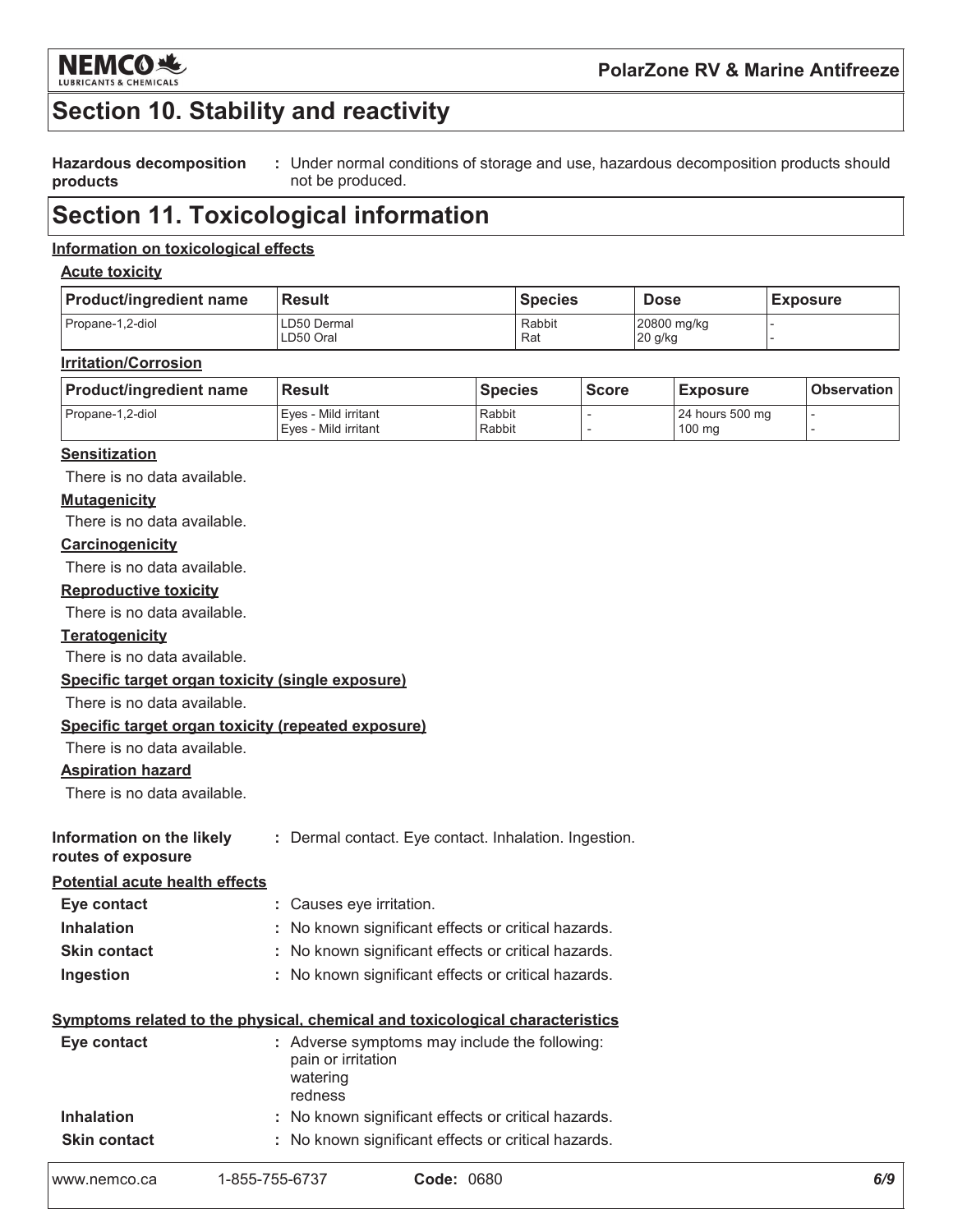

# **Section 11. Toxicological information**

Ingestion

: No known significant effects or critical hazards.

#### Delayed and immediate effects and also chronic effects from short and long term exposure

| <b>Short term exposure</b>              |                                                     |
|-----------------------------------------|-----------------------------------------------------|
| <b>Potential immediate</b><br>effects   | : No known significant effects or critical hazards. |
| <b>Potential delayed effects</b>        | : No known significant effects or critical hazards. |
| Long term exposure                      |                                                     |
| <b>Potential immediate</b><br>effects   | : No known significant effects or critical hazards. |
| <b>Potential delayed effects</b>        | : No known significant effects or critical hazards. |
| <b>Potential chronic health effects</b> |                                                     |
| General                                 | : No known significant effects or critical hazards. |
| Carcinogenicity                         | : No known significant effects or critical hazards. |
| <b>Mutagenicity</b>                     | No known significant effects or critical hazards.   |
| <b>Teratogenicity</b>                   | No known significant effects or critical hazards.   |
| <b>Developmental effects</b>            | : No known significant effects or critical hazards. |
| <b>Fertility effects</b>                | : No known significant effects or critical hazards. |

#### **Numerical measures of toxicity**

### **Acute toxicity estimates**

There is no data available.

# **Section 12. Ecological information**

### **Toxicity**

| <b>Product/ingredient name</b> | <b>Result</b>                       | Species                           | <b>Exposure</b> |
|--------------------------------|-------------------------------------|-----------------------------------|-----------------|
| Propane-1,2-diol               | Acute EC50 >110 ppm Fresh water     | Daphnia - Daphnia magna           | 48 hours        |
|                                | Acute LC50 1020000 µg/L Fresh water | Crustaceans - Ceriodaphnia dubia  | 48 hours        |
|                                | Acute LC50 710000 µg/L Fresh water  | <b>Fish - Pimephales promelas</b> | 96 hours        |

### Persistence and degradability

There is no data available.

### **Bioaccumulative potential**

| <b>Product/ingredient name</b> | $LogP_{ow}$ | <b>BCF</b> | <b>Potential</b> |
|--------------------------------|-------------|------------|------------------|
| Propane-1,2-diol               | $-1.07$     |            | low              |

### **Mobility in soil**

| Soil/water partition          | : There is no data available. |
|-------------------------------|-------------------------------|
| coefficient $(K_{\text{oc}})$ |                               |

#### Other adverse effects

: No known significant effects or critical hazards.

|--|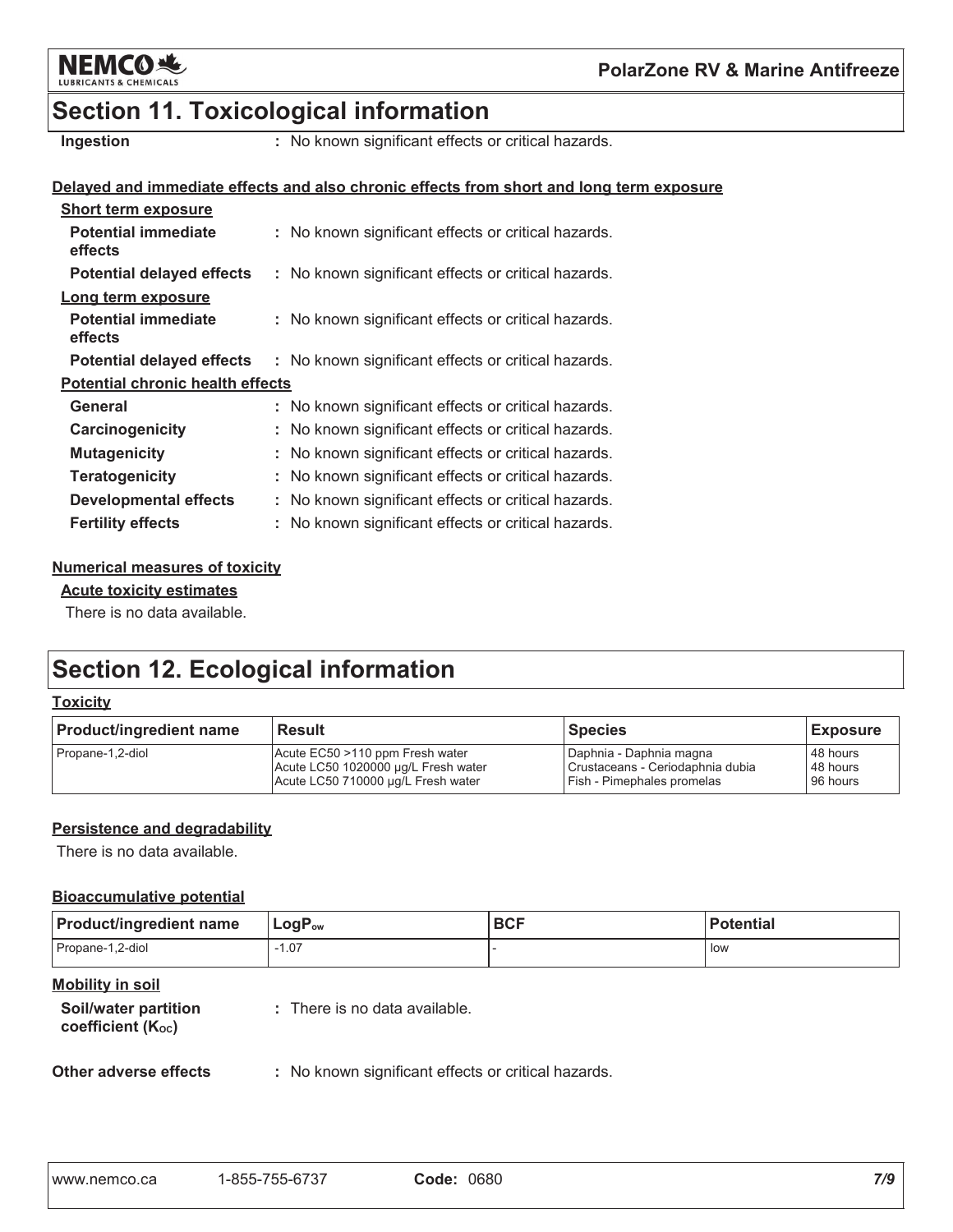

### **Section 13. Disposal considerations**

**Disposal methods** : The generation of waste should be avoided or minimized wherever possible. Disposal of this product, solutions and any by-products should comply with the requirements of environmental protection and waste disposal legislation and any regional local authority requirements. Dispose of surplus and non-recyclable products via a licensed waste disposal contractor. Waste should not be disposed of untreated to the sewer unless fully compliant with the requirements of all authorities with jurisdiction. Waste packaging should be recycled. Incineration or landfill should only be considered when recycling is not feasible. This material and its container must be disposed of in a safe way. Care should be taken when handling empty containers that have not been cleaned or rinsed out. Empty containers or liners may retain some product residues. Avoid dispersal of spilled material and runoff and contact with soil, waterways, drains and sewers.

### **Section 14. Transport information**

|                                      | <b>TDG</b>               | <b>IMDG</b>              | <b>IATA</b>              |
|--------------------------------------|--------------------------|--------------------------|--------------------------|
| <b>UN number</b>                     | Not regulated.           | Not regulated.           | Not regulated.           |
| <b>UN proper</b><br>shipping name    | $\overline{\phantom{0}}$ | $\overline{\phantom{0}}$ |                          |
| <b>Transport</b><br>hazard class(es) | $\overline{\phantom{a}}$ | ۰                        |                          |
| <b>Packing group</b>                 | $\overline{\phantom{a}}$ | -                        | $\overline{\phantom{a}}$ |
| <b>Environmental</b><br>hazards      | No.                      | No.                      | No.                      |
| <b>Additional</b><br>information     |                          |                          |                          |

**AERG** : Not applicable

Special precautions for user : Transport within user's premises: always transport in closed containers that are upright and secure. Ensure that persons transporting the product know what to do in the event of an accident or spillage.

### **Section 15. Regulatory information**

| <b>Canadian lists</b>        |                                          |
|------------------------------|------------------------------------------|
| <b>Canadian NPRI</b>         | : None of the components are listed.     |
| <b>CEPA Toxic substances</b> | : None of the components are listed.     |
| <b>Canada inventory</b>      | : All components are listed or exempted. |
| <b>International lists</b>   |                                          |
| <b>National inventory</b>    |                                          |
| <b>Australia</b>             | : All components are listed or exempted. |
| China                        | : All components are listed or exempted. |
| <b>Europe</b>                | : All components are listed or exempted. |
|                              |                                          |